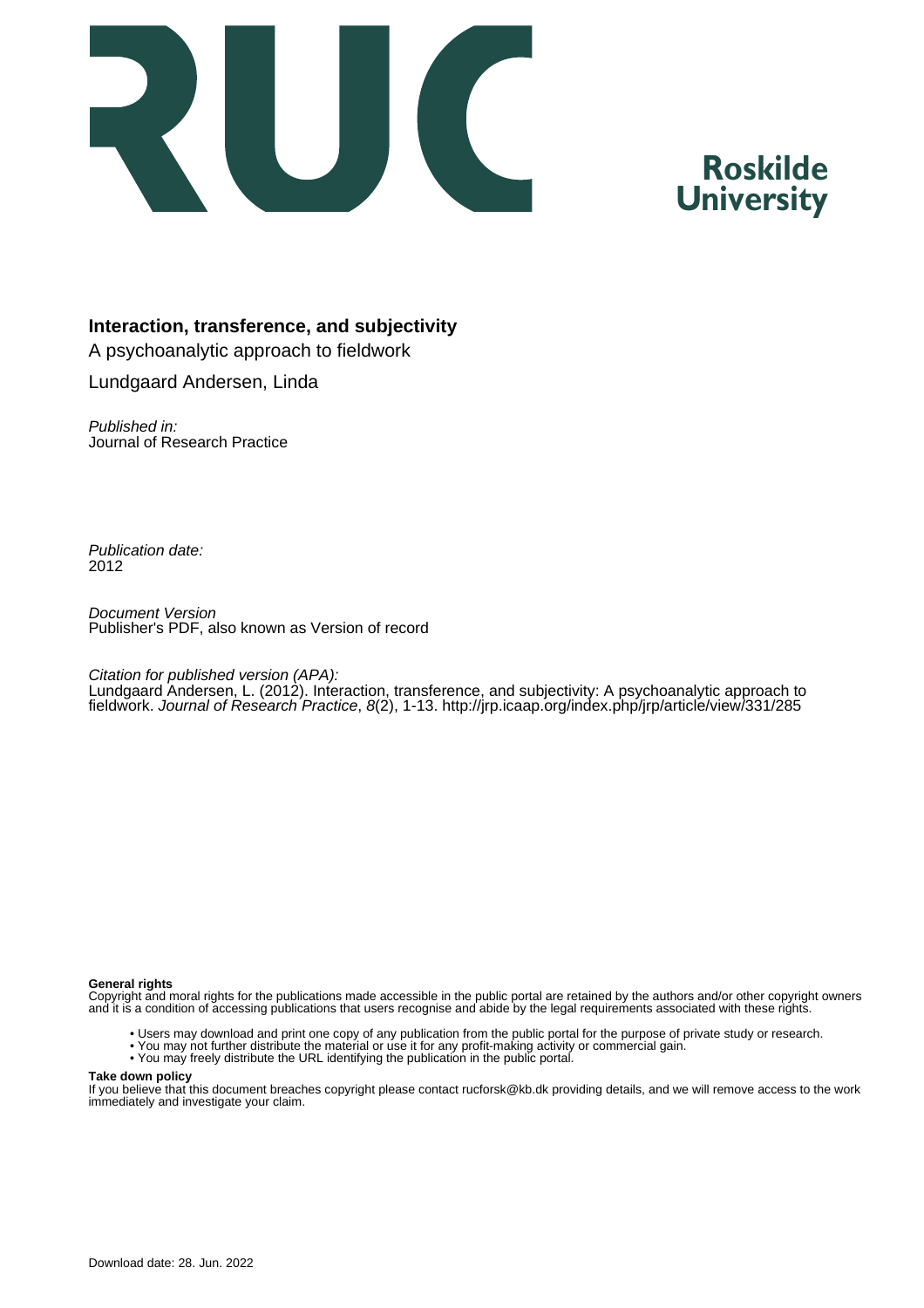*Journal of Research Practice* Volume 8, Issue 2, Article M3, 2012

*Main Article:*



# **Interaction, Transference, and Subjectivity: A Psychoanalytic Approach to Fieldwork**

**Linda Lundgaard Andersen**

Department of Psychology and Educational Studies Roskilde University, DENMARK [lla@ruc.dk](mailto:lla@ruc.dk)

### **Abstract**

Fieldwork is one of the important methods in educational, social, and organisational research. In fieldwork, the researcher takes residence for a shorter or longer period amongst the subjects and settings to be studied. The aim of this is to study the culture of people: how people seem to make sense of their lives and which moral, professional, and ethical values seem to guide their behaviour and attitudes. In fieldwork, the researcher has to balance participation and observation in her attempts at representation. Consequently, the researcher's academic and life-historical subjectivity are important filters for fieldwork. In general, fieldwork can be understood as processes where field reports and field analysis are determined by how the researcher interacts with and experiences the field, the events and informants in it, and how she subsequently develops an ethnography. However, fieldwork is also subjected to psychodynamic processes. In this article, I draw upon a number of research inquiries to illustrate how psychodynamic processes influence research processes: data production, research questions and methodology, relations to informants, as well as interpretation and analysis. I further investigate through a case study how the psychoanalytical concepts of "transference" and "institutional transference" can provide insight into the dynamics of efficiency and democracy at a number of Danish human service organisations.

**Index Terms:** research context; research process; unconscious process; transference; countertransference; fieldwork; human service; institutional transference

**Suggested Citation:** Andersen, L. L. (2012). Interaction, transference, and subjectivity: A psychoanalytic approach to fieldwork. *Journal of Research Practice*, *8*(2), Article M3. Retrieved from <http://jrp.icaap.org/index.php/jrp/article/view/331/271>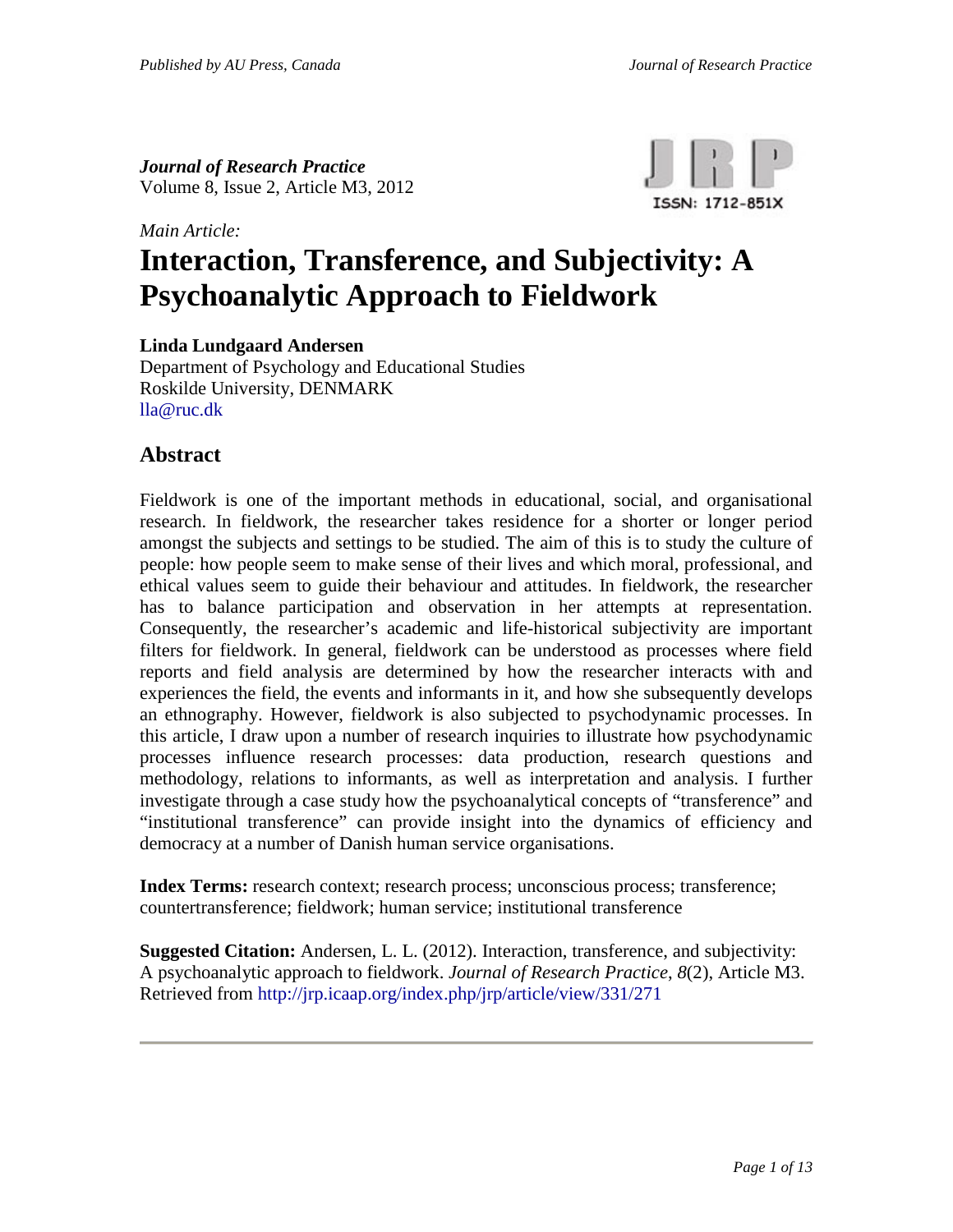# **1. Interaction, Process and (Inter)Subjectivity in Social and Educational Research**

In doing fieldwork the researcher takes residence in the field—both in a physical and psychological sense—and attempts to find a role that provides the least disturbing and unsettling position in the cultural setting of the field. The fieldworker becomes a part of everyday life: participating, observing, and reflecting. Important elements in the ethnographic methodology are fieldwork, the ethnographic interview, the field report, and the writing of an "ethnography" (Spradley, 1978). Originally, ethnography was developed as a methodology to explore everyday life and customs in foreign cultures and social organisations. But ethnography and ethnography-inspired methodology have gained ground where the researcher wishes to inquire into complex social and cultural phenomena in her own country. Thus, fieldwork has become an important approach in disciplines like organisational, educational, social, gender, and cultural studies. Any type of research is a creative craft, drawing on cognitive, emotional, and bodily processes. Various dimensions of the researcher's personality and professional-academic background are actively unfolded and could be seen as important building blocks and could be seen as shaping the research process. The research process may evoke a feeling of mastery when one seems to be able to develop an adequate analysis, identify the variety of human interactions and layers of meaning, and visualise the structure and key points of the analysis. At other times, the very same research work may be characterised by a feeling of powerlessness when one does not seem to have understood anything at all, when no key points may take form, or the data seem random, boring, or overwhelming. From a psychodynamic point of view these research and writing processes oscillate between emotions of omnipotence and powerlessness. The complex interaction between the field and the researcher is a familiar theme in the rich literature on fieldwork. The present article focuses directly on how psychodynamic processes influence research: data production, research questions, methods, relations to informants, as well as interpretation and analysis.

Fieldwork is well suited to the development of psychodynamic processes because it is based on long-term presence and human interaction. In this article, I examine how the psychoanalytical concepts of *transference* and *institutional transference* can provide insight into how people and organisations interact and perform. This kind of methodological and theoretical research adds diversity and depth to representations of social life and complements other forms of data collection. Research—and researchers in general—are influenced by both recognised and unrecognised motives and forces. The concept of transference provides insight into dimensions of the research process which may otherwise be difficult to access. The concept of *intersubjectivity* also adds an important theoretical dimension bringing in an understanding in which the other is not merely the object of the ego's need/drive or cognition/perception but has a separate and equivalent centre of self. The other must be recognised as another subject in order for the self to fully experience his or her subjectivity in the other's presence (Benjamin, 1995, p. 30). These approaches may thus help to dissolve traditional binary notions of subjects/objects and rational/irrational behaviours in organisations, and further enhance our understanding of how the internal and the external are interdependent (Britzman,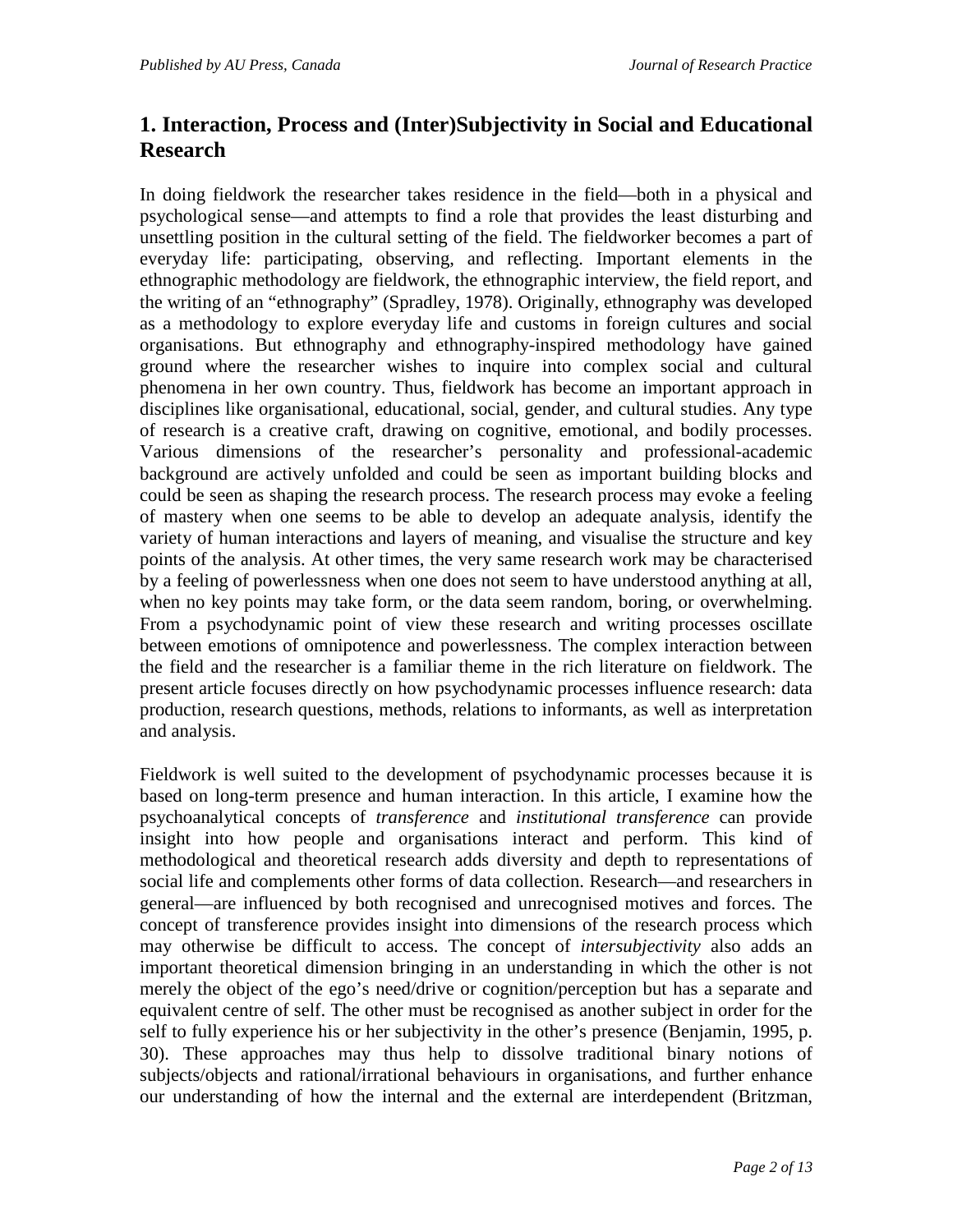2011; Brock, 2011; Yiannis, 2002). This promotes analyses of individuals, organisations, social interactions, and learning paths which may go beyond rational, linear, empirical lines of evidence. By applying a psychodynamic approach, it is possible to create an inquiry that sheds light on the undercurrents of a learning culture, forms of government, organisations, persons, or groups (to a certain extent) and bring these dimensions into analysis, narrative, and representation (Andersen, 2005, 2012).

### **2. Psychoanalytically Informed Research Inquiries**

The research literature presents a number of revealing examples of how psychoanalytically informed inquiries lead to in-depth representations; I shall introduce a few of those. The sociologist, Lillian Rubin researched how working class parents related to their children's schooling. During her fieldwork and data collection she gradually became aware of a reduced ability to "hear" what the parents told her. During many interviews and dialogues she perceived the parents as cautious in verbalising their uncertainty and uneasiness at the thought of their children becoming educated. This led to an intensive process of applying psychodynamic techniques in the research process, such as developing an *empathic sensitivity* through daily informal interaction that gradually enabled Rubin to develop rapport as well as applying the concept of ambivalence and considering both verbal and non-verbal data through an in-depth analysis. Thereby she was able to unfold and qualify the pain and fear that the working class parents felt about their children's education since they associated this with a subsequent social rise distancing them from their origin (Rubin, 1976, 1981).

The German social researcher, Ariane Schorn conducted fieldwork at Westend in Bremen, a high-profile cultural centre that aimed at providing cultural activities for workers who did not feel themselves as "consumers and performers of culture" (Schorn, 1994, p. 95). Through a series of theatre performances, cabarets, and musical productions, the local people had the opportunity to create cultural products. However, in her fieldwork she identified a mismatch between the people that actually joined the activities and the ideal group of participants. The employees of the centre experienced great difficulty in perceiving the problem, they lacked initiative and the centre found itself in a deadlock where nothing happened. In interviews, the staff expressed their uneasiness at the thought of having to meet new, unfamiliar participants and talked about the loss of the sense of security of not being among their own. The research group also noted how tired and exhausted they themselves felt when spending a whole day at the cultural centre. By applying a psychoanalytically informed interpretation, the phenomenon of "shame" appeared as a significant dimension. Both staff and users of the cultural centre experienced alienation, anxiety, and shame in connection with the activities of the workshop. The local workers were reluctant to use the workshop because of their anxiety of feeling alone and in a strange environment. They pointed to various explanations for why they did not take up the offer of the workshop: chaos in the workshop, their fear of being rejected, and how they had to change their clothes, their way of speaking, and themselves to fit in. Thus, the cultural centre was perceived as an identity-threatening venue representing another world with different norms and values, giving rise to perceptions of being judged negatively, and this seemed to threaten the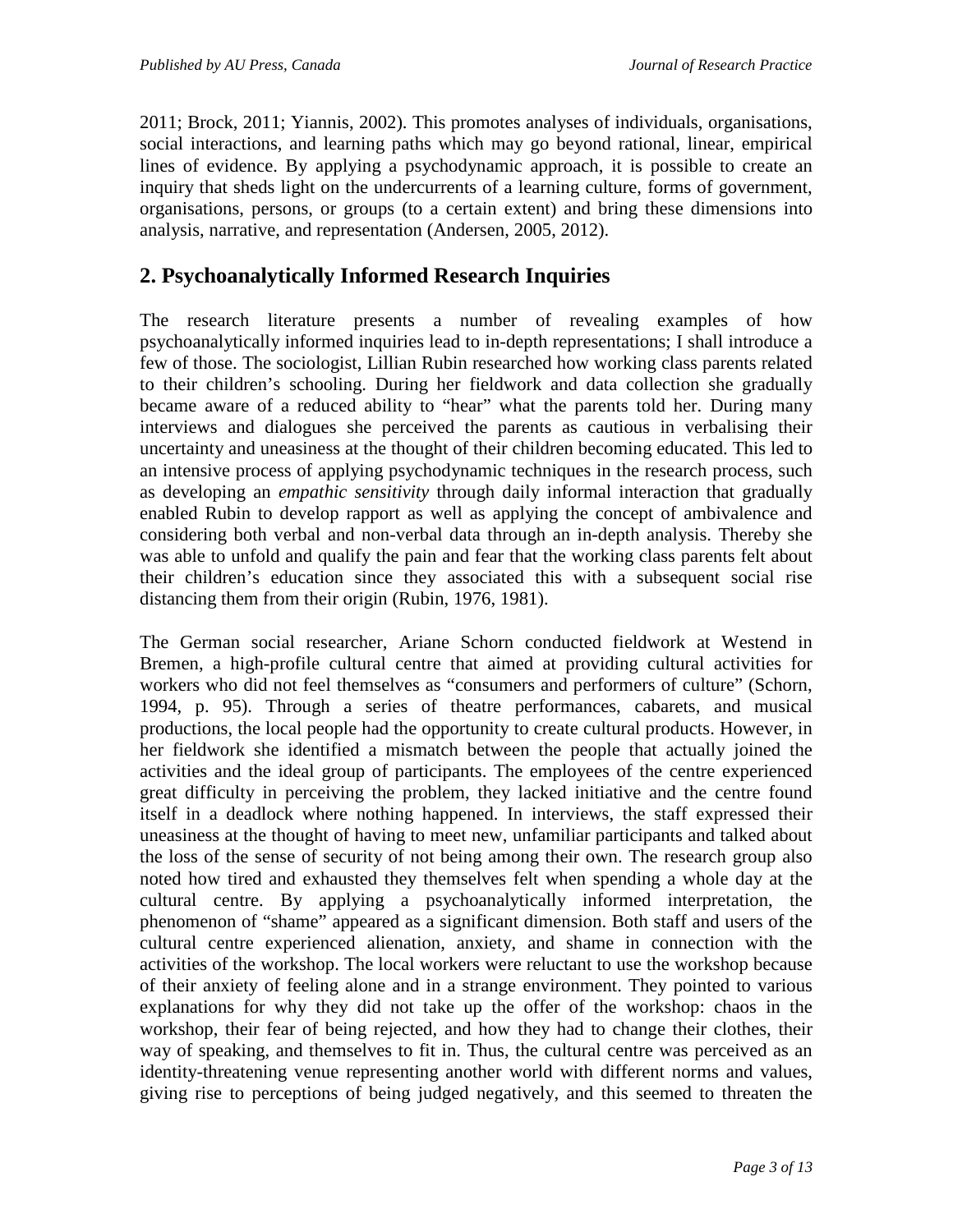identity of the workers. At a deeper level, the unfamiliar threatening element could be interpreted as projections of drives and chaos (Schorn, 1994, p. 96).

The Danish social researcher, Linda Lundgaard Andersen carried out research in a sickness benefit office in a social services department and by applying psychoanalytical concepts she was able to pinpoint a crucial dilemma in social work. The social services department was caught in the crossfire between socio-cultural, economic, and political structures that affect management and staff in different ways. During her data collection and interaction with case officers, she was influenced by the harshness shown by the department managers in their view of the social workers, which positioned them as competent but very fragile and too "soft" to deal with clients' problems in the right manner. The case officers, on their part, were quite sceptical and ambivalent towards fulfilling their share of case management decisions, which they preferred to hand over to the middle manager. The starting point of the analysis was the function of the organisation as a projective object for fantasies, emotions, and reactions. A psychosocietal perspective clarified how the social services department transferred a crucial dilemma in social work onto case officers by processes of *individualisation*. The dilemma was related to the disparity between clients' complex life situations and the limited possibilities for case officers to resolve them. Andersen identified an ambiguity in this transference. In cases of failure, management sought explanations not by looking at possible organisational or societal restrictions or matters of social policy, but rather at the social workers' personal and professional life histories—they were subjected to a life historic individualisation and stigmatisation. Case officers, on the other hand, displayed ambivalence towards influencing case administrative work, which could be interpreted as an adequate defence mechanism. The displacement contained a double bind: the case officers' duty, on which they were assessed, was to solve their clients' problems, but at the same time, they did not have sufficient means to do so. When they failed, they were subjected to individual stigmatisation (Andersen, 2005).

# **3. Fieldwork and Psychodynamic Approaches**

As we have seen in these accounts, researchers develop their fieldwork in a methodological and theoretical balance of experiencing, participating, and observing in their attempts to make representations. A classic distinction developed by Sterba suggests that the establishment of an ego-dissociation is a precondition of successful and productive positioning in the research field. In ego-dissociation, the researcher's ego is split into the "observing ego" and the "experiencing ego." The experiencing ego records and participates in the activities in the setting, while the observing ego considers and conceptualises the observations from a continuous meta-position (Friedman & Samberg, 1994; Sterba, 1934). Researchers must be both observing and experiencing; neither of these processes should predominate, since both dimensions are significant for the research process. The previous research examples shed light on this phenomenon. At some point, several of the researchers in question noted somewhat of a conflict between the observing and the experiencing aspects of their scholarly work. They all found themselves grappling with a disturbance in mind caused by the incidents and people interacting in their research settings and their failure in trying to understand and make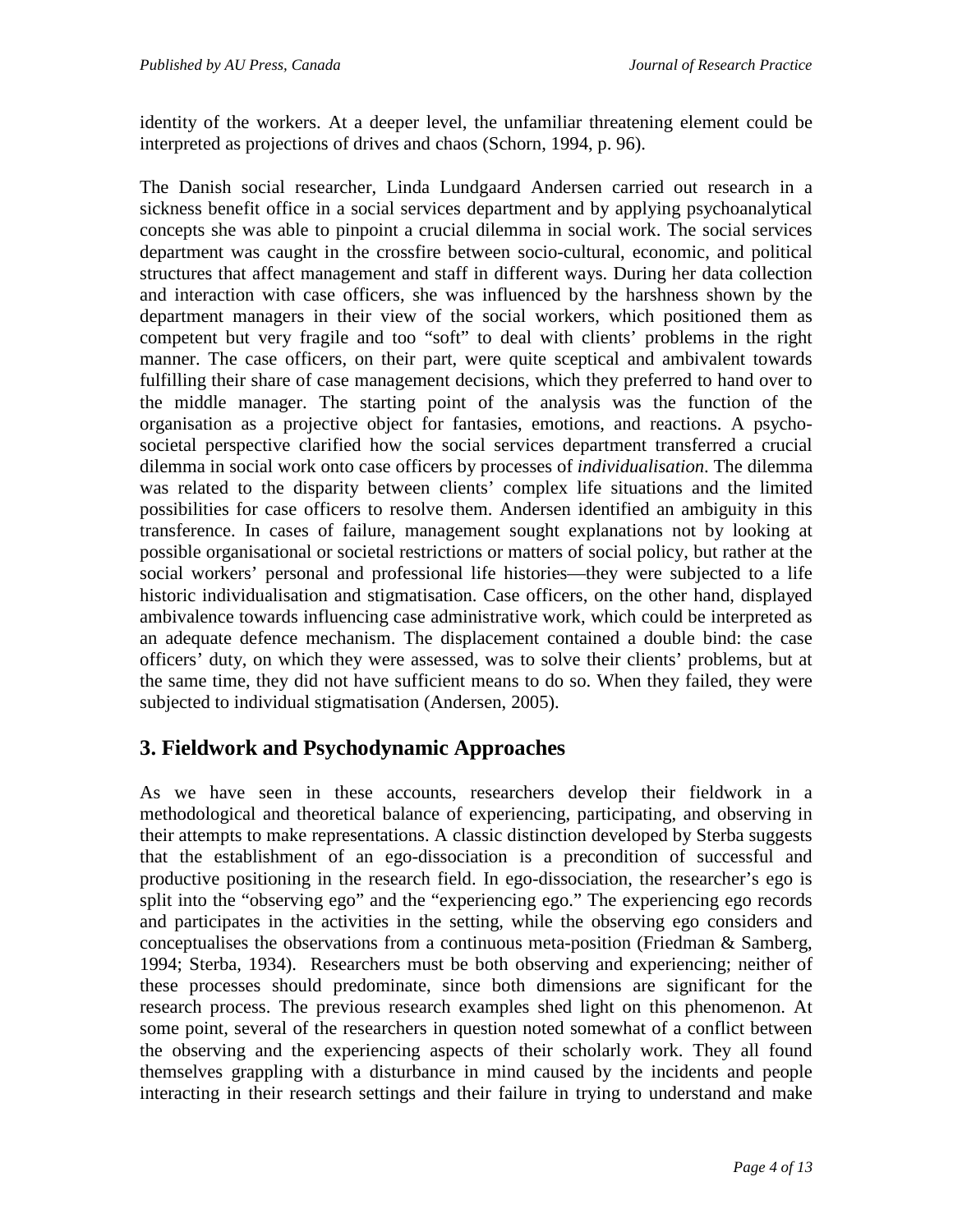sense of this disturbance. Through introspection, that is, inspecting their own emotions, reflections, and observations, the researchers succeeded in deepening their understanding by applying various psychoanalytically informed concepts and methods.

Harriet W. Meek points out that unconscious mental processing is an integral and often unrecognised aspect of creative work, which is especially important for qualitative research. It is not the data alone which hold the findings, but also the processing in the researcher's mind. The researcher's mental processing might be explored by applying psychoanalytically informed notions that relate to unconscious processes. This will alert researchers to elements of their mental work of they are only partially aware (Meek, 2003).

Departing from the ethnographic tradition, Jennifer Hunt describes the psychoanalytical project as an expansion and refinement of the traditional sociological approach to fieldwork, focusing on exploring a set of relationships between the researcher and the field which are often marginalised (Hunt, 1989, p. 11). Research and interpersonal relationships are mediated through unconscious psychological processes as well as conscious sociological processes (Hunt, 1989, p. 17). Traditionally, sociologists have limited the symbolic value of meaning to cultural phenomena such as norms and values and focused their data collection on interactional, political, and economic spheres of life. Some sociologists have collected data about people's emotional lives in order to explain the relationship between emotions, interaction, and action. In contrast to this, psychoanalytically inspired anthropologists have defined their studies more broadly: they have collected data about people's dreams, fantasies, and slips of the tongue to explore the unconscious dimensions of the phenomena under investigation. The combination of psychoanalytical and sociological frames of analysis is not a contradiction, rather an expansion in order to create an analytical framework where they are complementary and mutually enriching (Hunt, 1989, p. 10). Other researchers point out that the disciplinary split between sociology and psychology hinders the study of interweaving between individuals and social relations and therefore calls for the development of transdisciplinary research (Day Sclater, Yates, Price, & Jones, 2008). Likewise the current trend for evidence and documentation of the effectiveness of welfare services through target-driven practice and monitoring reduces the ability to speak of—and to research—practice-based knowledge, professional doubt, and unsuccessful work processes (Andersen & Dybbroe, 2011, p. 264). In other words, social research needs to develop and apply a methodology that is able to create representations that are multidimensional.

It is possible to identify three significant aspects in a psychoanalytically informed methodology. First, the researcher's self is considered to be a significant scientific tool, contrary to other forms of epistemology. Any data format, be it interview, observation, photograph, or video, passes through the field researcher's hands: through her cognitive and mental processing and the relations developed in the field. Second, fieldwork is much more action research than armchair research. This implies interaction, participation, and observation of how people live their lives. Third, fieldwork implies a learning process for the researcher or a *secondary socialisation*, since researchers must acquaint themselves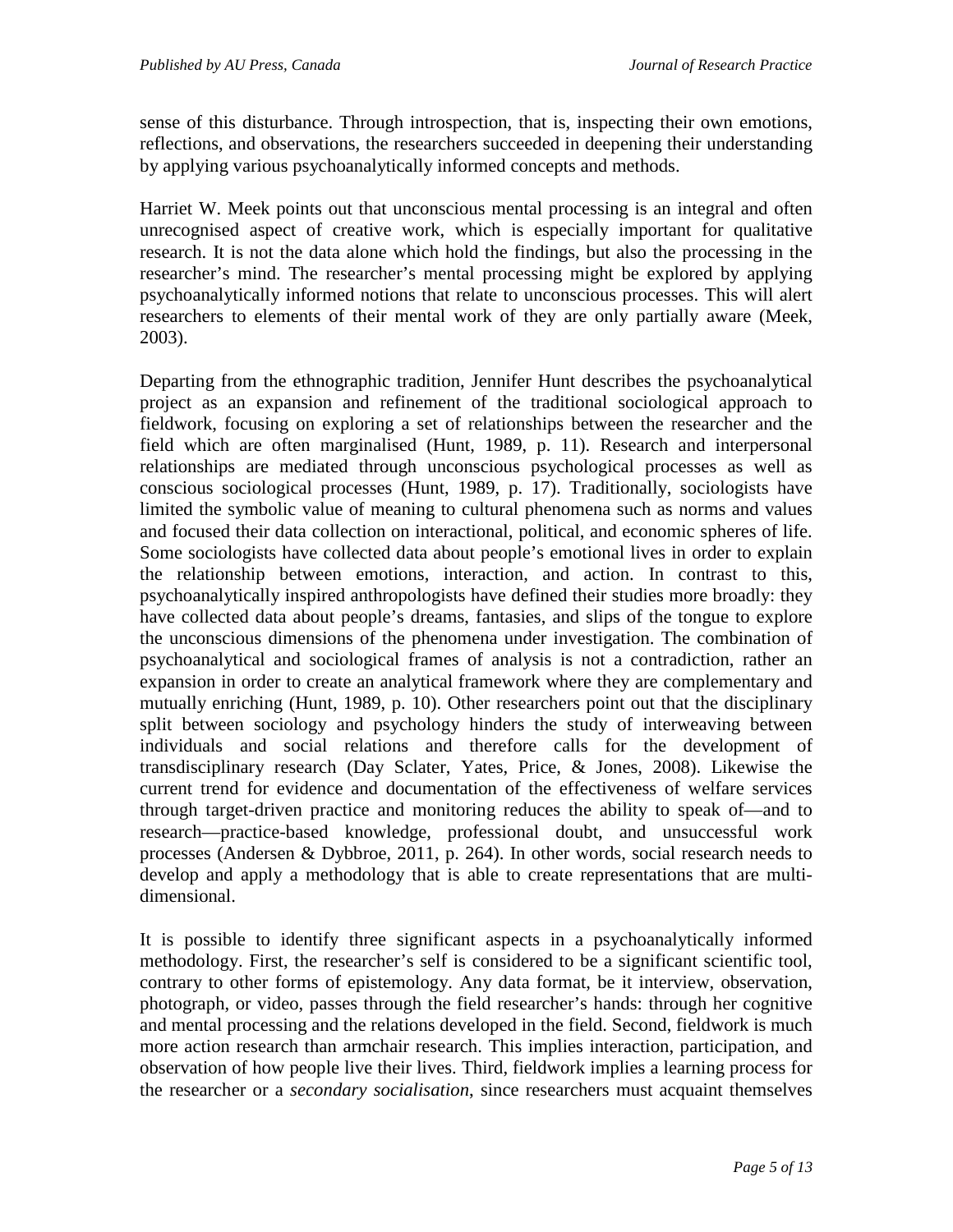with the research subjects' lives, culture, discourse, and language and must therefore learn to adapt culturally (Hunt, 1989, p. 14).

The French psychoanalyst and ethnologist, George Devereux has also contributed an epistemology centred on transference and countertransference. Data produced in behavioural science affects the researcher in different ways and for this reason Freud's concepts of transference and countertransference are well placed as an element of investigative methodology. Research into human behaviour and interaction may produce anxiety and insecurity, against which the researcher protects herself in various ways. Devereux points out that it is not the study of the subject, but rather the observer, that provides access to the essence of the observational situation. Scientific studies of people and their interactions must therefore be unfolded in three dimensions: how the subject behaves, what "disturbances" are created by the observer's existence, and the activities and behaviour of the observer (e.g. her anxiety, defence manoeuvres, research strategies, decisions, and attempts to give meaning to her observations) (Devereux, 1967, p. xix).

### **4. (Institutional) Transference and Countertransference**

The psychoanalytical concepts of transference and countertransference are central in psychoanalytic treatment, but as mentioned above are also frequently applied in anthropological, sociological, and psychological research. In the context of psychoanalysis, the phenomenon of transference originally referred to a transfer or shift of past emotional ties (to, for example, a mother or father figure) to the person of the analyst. Freud uses the concept of cliché to refer to the fact that every human being, through the interaction between innate abilities and childhood influences, has acquired a unique way in which he pursues his love life, the demands he makes on it, the drives he thus satisfies, and the goals he sets for himself. These clichés are repeated and reprinted throughout life but are not insusceptible to fresh impressions (Freud, 1992/1912, p. 103). In our everyday life, transferences occur frequently, where emotions, attitudes, fantasies, anxieties, and expectations related to childhood objects are transferred to current objects in our lives (Freud, A., 1966/1936). These are processes which are generally not known or recognised. Countertransference is closely related to transference with a similar dynamics, but from the analyst to the analysed subject. Here the process denotes unconscious feelings, fantasies, and attitudes that the analyst may have about the analysed subject and the analytical process.

In the context of research analysis—which differs basically from a treatment setting—the non-conscious can be observed through various forms of expression and thus be made the subject of interpretation and analysis. These forms of expression may be psychoanalytic processes such as *condensations*, where multiple thoughts can be combined into one mental image, *displacements*, where an emotion can transfer from one object/phenomenon to another, *transferences* as previously mentioned, and *ambivalence*, where an object or phenomenon arouses conflicting emotions, for example, both negative and positive (Freud, A., 1966/1936). Unconscious actions are intentional and goaloriented, although the objective may not be clear. Understanding an unconscious action therefore does not involve uncovering the unconscious forces "behind" the action, but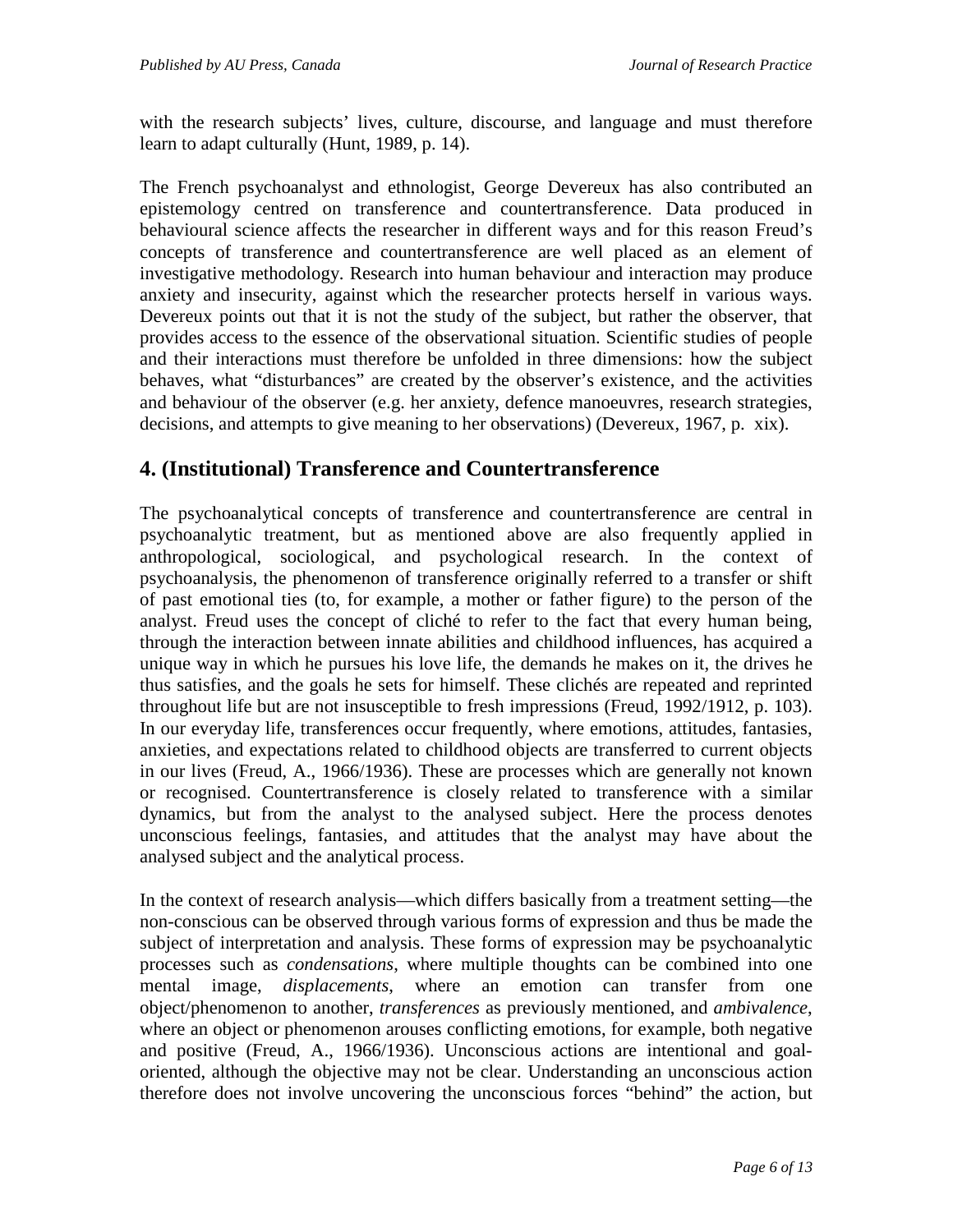interpreting the non-conscious or pre-conscious meaning in order to represent social reality in a more multifaceted manner. Britzman points out how Freud positioned objections, objects, and obstacles to constitute psychoanalytic movement and thereby suggests that it is as if Freud is always addressing a learning subject from the point of view of learning from difficulties. In this way, individuals engaged in psychoanalyses place their objections to the process of psychoanalysis and in doing so they transform this resistance or anxiety into psychoanalytic objects such as ego defences, resistance to resistance, moral anxiety, transference and love, free association, and dreams. Britzman names these phenomena "sticky constructions" (Britzman, 2011, p. 20).

The German organisational researcher, Franz Wellendorf has further clarified these concepts by his use of the term "institutional transference and countertransference." *Institutional transference* refers to what the specific organisation or research field and its members transfer to the researcher and *institutional countertransference* is what the researcher produces in relation to a specific organisation or field and its members. The researcher's emphasis will thus be coloured by her personal life history and experiences related to organisations which will have influenced her observations and behaviour during the research process, albeit unconsciously and rather unnoticed (Tietel, 1994, p. 47; Wellendorf, 1986, p. 58). The transference processes are therefore targeted in their focus and significance towards a particular research relationship and the mutual interaction between the researcher and a certain field. Erhard Tietel mentions the example of research in school settings: How can researchers study the school as an institution without including the fact that the researcher herself has feelings and experiences connected to this institution, both from the time she sat at her desk as a pupil and also perhaps in relation to her own school children (Tietel, 1994, p. 48)? If the researcher had successful schooldays with satisfactory academic and social experiences, or difficulties and conflicts in her interaction with teachers, how will this colour the researcher's countertransferences to the field and affect the researcher's interaction and perceptions of the field's institutional transference?

The concept of institutional transference is pertinent for an understanding of the specific dynamics and positioning established between the researcher and the field or organisation researched—because Wellendorf focuses the significance and predictive power of the transference on precisely this interaction. Any institution will influence the researcher and try to draw her into the dynamics of institutional life and incorporate her in its structures in order to eliminate her as a disturbing foreign body. These reactions from the field to the researcher's presence and actions are therefore of great importance for the analysis of the field and organisation. The medium which appears suitable for an analysis of an organisation's institutional structure and dynamics but which, it should be noted, is not directly available either cognitively or emotionally, is the researcher's relation to the organisation (Wellendorf, 1986). In fieldwork, the researcher will both take up and be assigned roles that will contain elements of *regression* (return to previous infantile reaction patterns) and transference. In those cases where these roles replay or recall conscious and unconscious conflicts from the researcher's own past, the transference will be much more active and significant for the research work (Hunt, 1989, p. 37).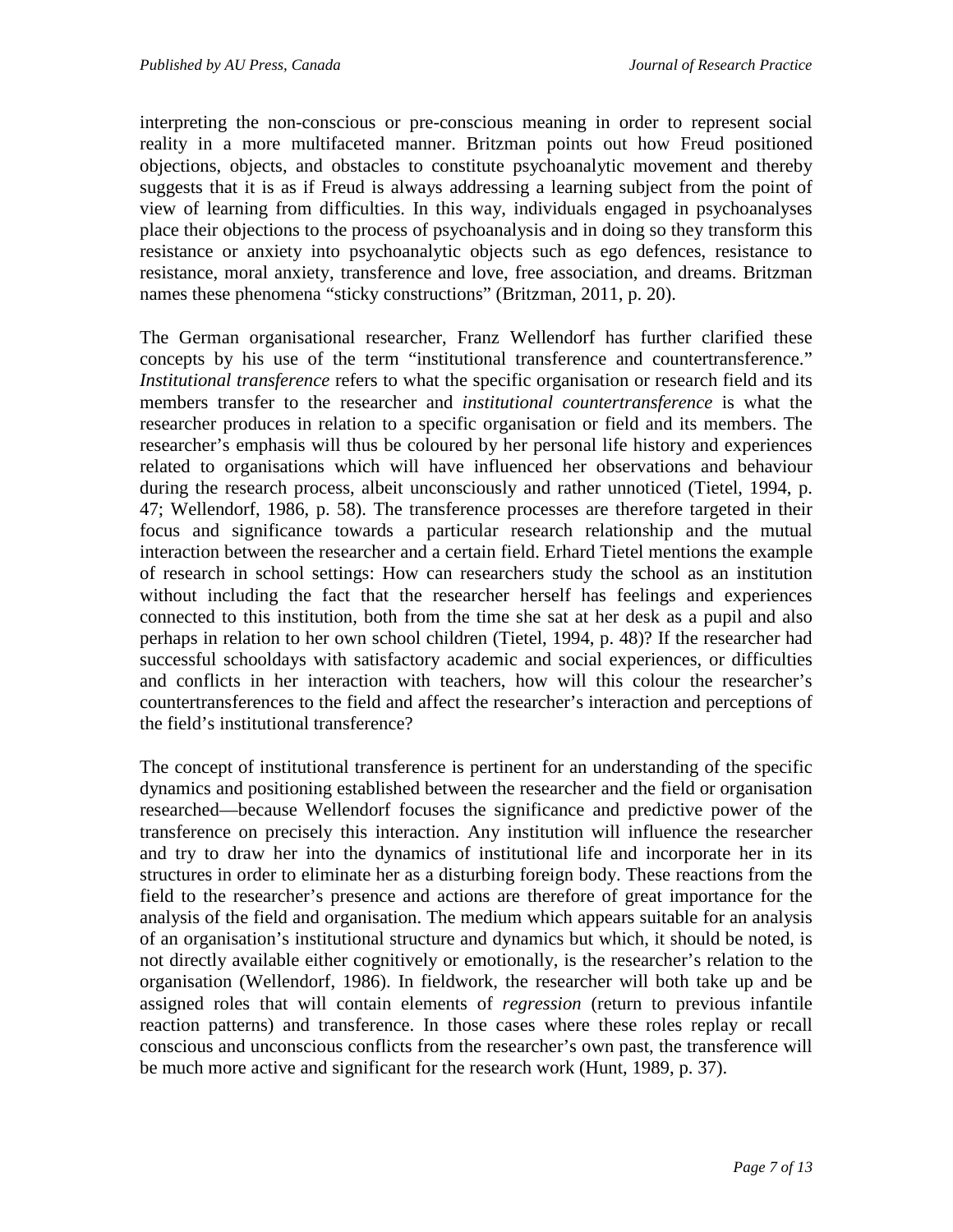## **5. A Research Case Study**

In the following case example, I illustrate how a 4-year research project gradually developed various processes of transferences between the researcher and the research field. I outline the points of analysis which may ensue from such transference and localise these in a larger context of data and scholarly work. The research project aimed at studying how a 3-year experiment in "site-based management" and stakeholder participation in human service institutions evolved. The study focused on barriers, potentials, and results based on fieldwork, interviews, observations of managerial meetings, and a semi-structured questionnaire (Andersen, 2003). I experienced how turbulent and contentious research on site-based management, democracy, and participation could be at my first meeting with union representatives and employees in human service institutions. I presented my research outline stressing my intention to develop a cooperative and participatory research design involving the staff members in the human service institutions and how I imagined that my research would be able to facilitate organisational change and self-management. But almost before I had finished they reacted strongly to this declaration: they cast doubts about my motives, referring to quite disturbing experiences with private consultants who had disappointed them, and said they were utterly fed up with constant efforts which had no spill-over effect on their everyday work as well as politicians who did not keep their word. All they wanted was sufficient resources to get on with their work and be left in peace. Some of those present were however more positive and expressed interest in participating. When I left the meeting, I felt shaken up and somewhat uncomfortable. I felt a bit of a failure, rejected, confused, and frustrated by the fact that a host of factors and experiences that had nothing to do with me exerted such a powerful influence.

As the participants at the meeting had no prior knowledge of me as a researcher, these reactions had to be rooted in various other experiences. The psychoanalytic concept of *displacement* where an emotion can shift from one object/phenomenon to another may shed light on what was happening (Freud, A., 1966/1936). The people at the meeting displaced their experiences and feelings from their long-standing and somewhat frustrating experiences of management, politicians, and consultants to my research project and my person. Displacement takes place in transference when there is a common element between the original and the current situation, which thus creates a channel for the transference. In this case, my presentation contained words which coincided with a number of key words from the dominant political rhetoric about self-management and client/employee democracy, evidential discourse, quality development, and resource cuts, which were all too familiar to them from their work situation. In recent years, their work situation had been full of ambivalent experiences, broken promises from the human service administration and politicians, unsatisfied clients for whom the staff were unable to provide enough quality care, cutbacks, and a constant flow of new professional demands and challenges. Consequently, they had a reservoir of experiences and emotions related to these issues ready to be activated in a suitable setting.

Similarly, my subsequent fieldwork and further data pointed to the existence of a culture of hostility in the cooperative efforts between institutions and management. Meetings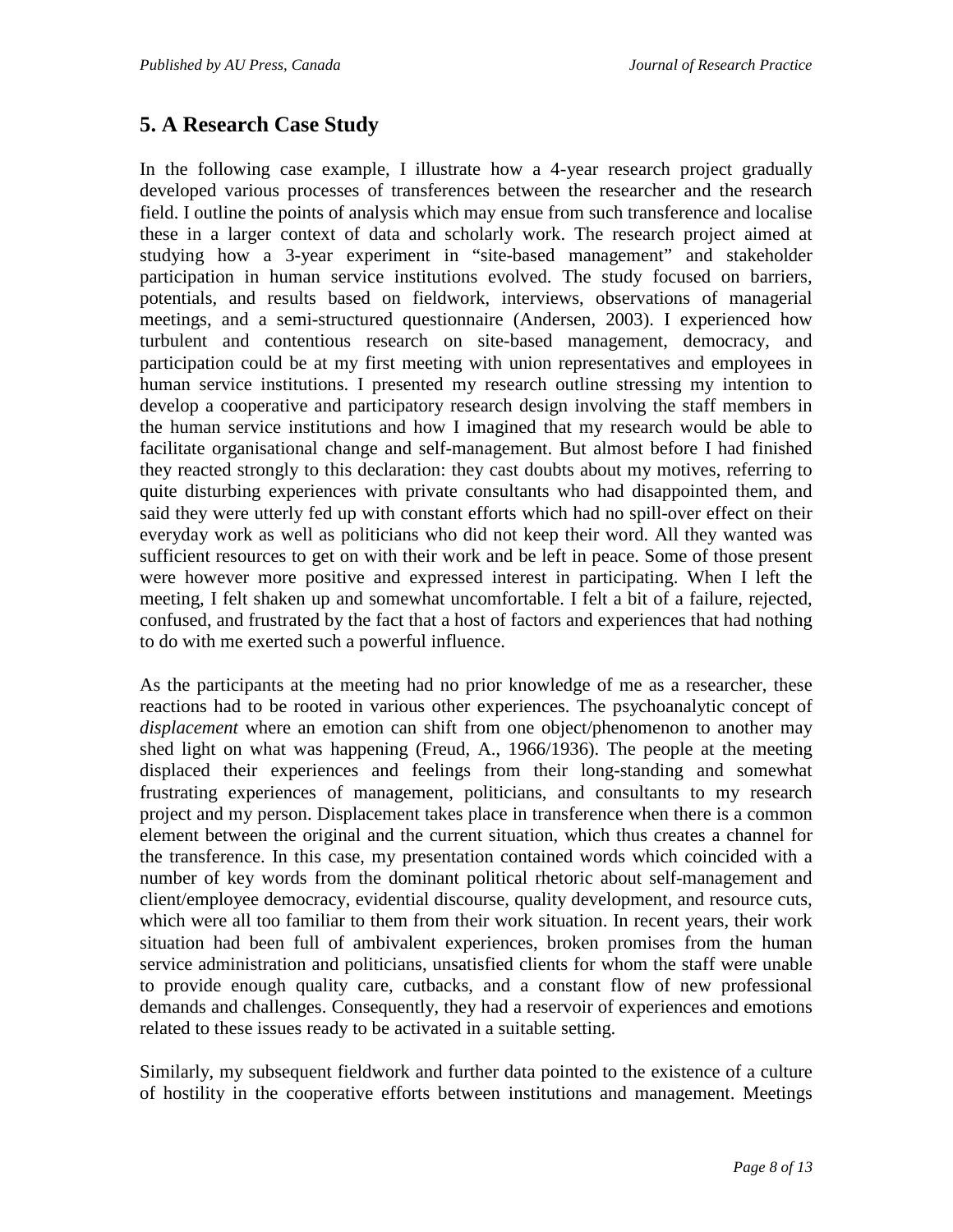with management and in the institutions all established the same reference frame for how they perceived my role as researcher. There was apparently no possibility of a neutral position. With the image of hostility dominating communication and relationships, it is difficult to accommodate the presence of a researcher who may wish to occupy an alternative position. In line with the logic of the field and the institutional transference, the researcher was perceived as biased or as someone who should be either won over or rejected. These various institutional transferences were also very active in the form of general organisational and individual response patterns. Generally the mood was marked by insecurity and malaise. At the same time, management pressure for change towards strengthening the consultancy and advisory aspect, structural changes in the organisation with new fields of expertise and greater internal competition, as well as new and demanding in-service training due to changing competence requirements were additional factors which led to heightened anxiety and insecurity.

This meant that issues of self-management and participation released a stream of impassioned statements in either a negative or positive direction. My initial reactions and feelings of inferiority, anxiety, anger, and rejection were, I later learned, also typical of many of the staff in the institutions. Thus the employees in the meeting managed to set up an institutional transference situation where they transferred the same range of emotions to me that they had been carrying themselves for some time—and I gave a suitable response by receiving and feeling the very same emotions. My countertransferences as a researcher contained not only dejection for not having received confirmation and recognition as a scientist, but also anger and irritation at their criticism and lack of control over the situation. I have to presume that these experiences and circumstances have been a significant driving force in my subsequent research publications where I have produced several analyses of various modernisation scenarios—seemingly driven by the wish for recognition and the desire to decode the lack of control over the situation.

Later in the research process, a number of more positive identifications did develop. Two human service managers from a shelter for battered women and a shelter for homeless men approached me and asked for my assistance in planning and facilitating a workshop on site-based management and member participation from clients and staff. The managers wanted to implement this organisational model but also acknowledged the many difficulties in reorganising and bringing changes to clients and staff, which aroused considerable criticism and scepticism. In another case, two managers from a mental health residential home and a home for mentally disabled adults approached me and invited me to perform an evaluation of a 1-year experiment in which disability pensions were paid directly to the residents of these two human service institutions instead of being administered by the staff members (Andersen 1996). My research task was to document the results and changes caused by the payment of the pensions to the residents themselves and to examine the resulting interaction between the staff and the residents. Finally at the end of the evaluation process, before publishing the final report, a validation by members was performed and several managers and staff members expressed great satisfaction upon the fact that the report had produced a nuanced representation in which the human service institutions felt acknowledged.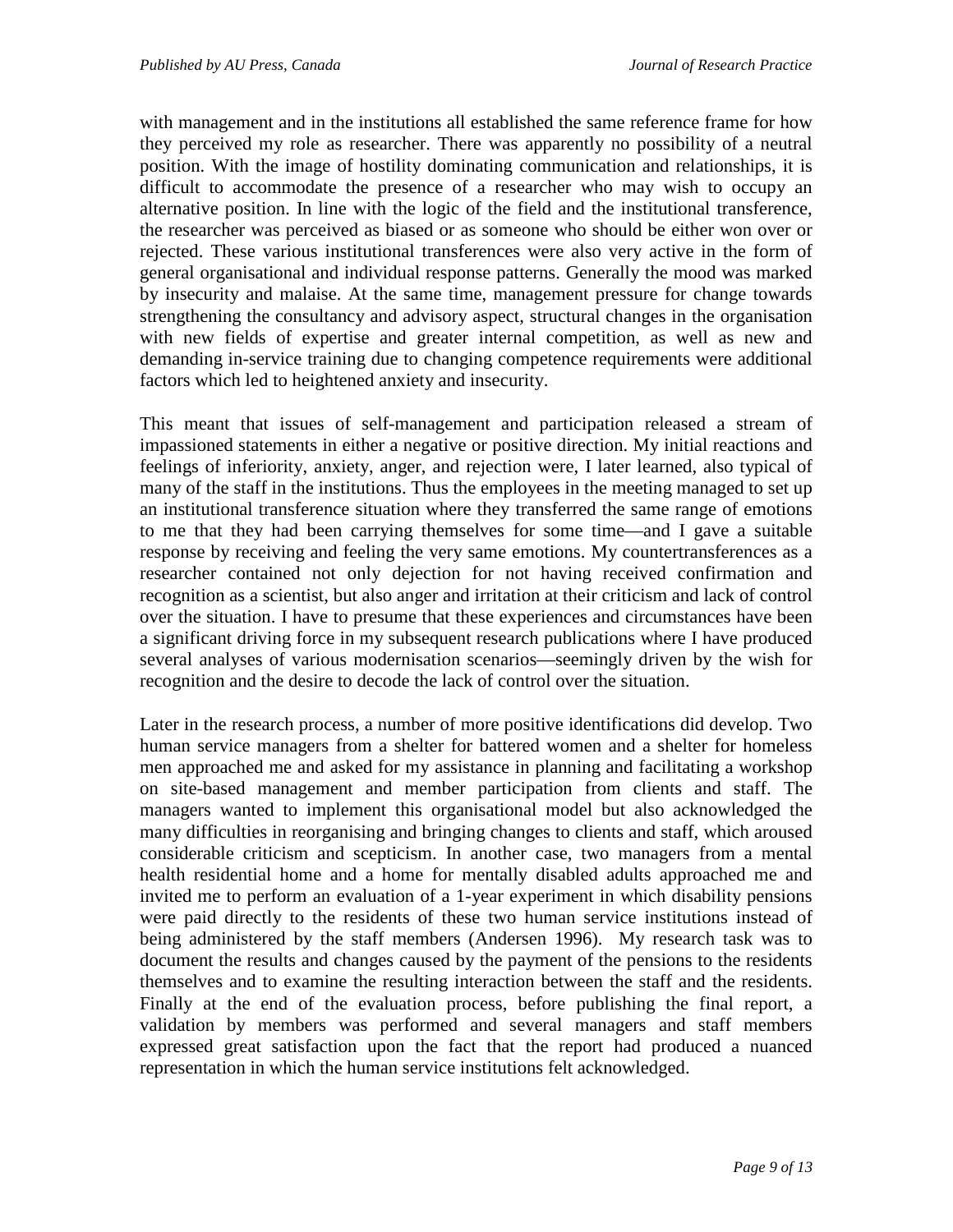By examining and interpreting the researcher's thoughts, reactions, and emotions through these institutional transferences, I was able to develop a psychoanalytically informed research practice based on these empirical experiences in the field. I validated these early findings over a 4-year period of empirical studies consisting of a semi-structured questionnaire for 30 social and health care institutions, qualitative interviews with 35 employees, clients, and management representatives, and fieldwork in four social and health care institutions on client and employee democracy. I also observed administration and management meetings in human service institutions for 1.5 years. On this basis, I concluded that development and change processes related to administrative and professional modernisation created anxiety and unrest, defensiveness and ambivalence among employees and management. The management response to the anxiety and defence mechanisms of the staff and institutions often involved rational, instrumental initiatives, such as a 1-day seminar packed with one-way teaching about best practice or written instructions about what the institutions were and were not allowed to do. These initiatives failed to improve the situation—rather the contrary. Instead, management and institutions could have profited by establishing a more reflective and less confrontational work climate with greater emphasis on dialogue, participation, and gradual changes. Analysis of transference between the researcher and the field was thus able to provide insight into organisational and human dynamics and could therefore moderate the prevailing understanding of change and modernisation. Human service employees were generally viewed at that time as reactionary, negative grumblers—and this perception afforded little space for insights into how economic frameworks, participation, and forms of communication radically affect development and change. Finally, the analysis showed that the economic, political, and cultural context also had great significance for the intensity and extent of defence mechanisms (Andersen, 2003). The Danish discourse of modernising welfare state organisations places practice-based development as the driving force in the achievement of a number of economic, democratic, and professional objectives. These government-driven objectives tend to establish an ambivalent cocktail in which the everyday work of many professionals presents tensions and contradictions. Although processes involving efficiency and evidence are predominantly understood as expanding in a rational arena, my research has demonstrated that by using a psychoanalytic perspective it is possible to dismantle this notion by pointing to the complexity that such processes often present. Development and change towards more efficiency and practice-based democracy are likely to cause anxiety, defensiveness, and ambivalence. An analysis of transference provides significant insight into organisational and human dynamics, thereby refining our understanding of public organisational development. This is in part fuelled by the setting of public administration, which typically responds to anxiety and defence mechanisms with rational and instrumental measures rather than the establishment of a reflective, defence-reducing work environment. But also the economic, political, and cultural contexts influence the intensity and extent of defence mechanisms (Andersen, 2003).

### **6. Conclusion**

The perspective in this article has been to unfold how fieldwork in human and social research is influenced by various conscious and unconscious processes. The concepts of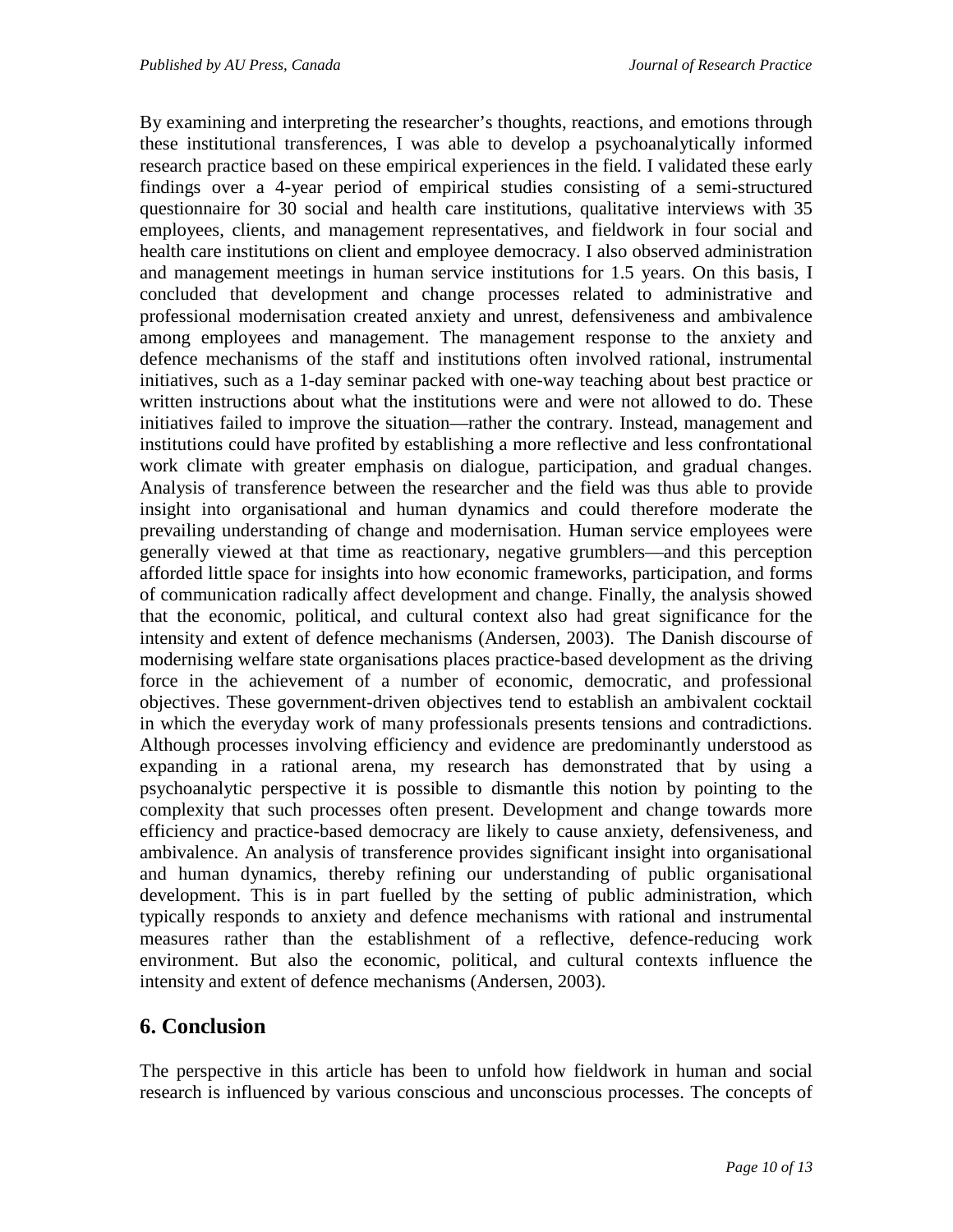transference and institutional transference have been used to shed light on the latent knowledge always present in fieldwork. Scholars using fieldwork in educational, social and organisational research taking place in schools, adult education institutions, workplaces, human service organisations, and so forth, often find themselves involved in difficult, conflicting, and complicated interactions and processes. They are embedded in significant experiences and interactions that will influence their research. In many cases their reactions and incidents may be seen as individual and private emotional factors to be dealt with in the private sphere and consequently dismissed as irrelevant for research inquiry and analysis. Contrary to this point of view, I have demonstrated the importance of these processes and the knowledge reservoir to be revealed if they become more visible and reflected upon as illuminating paths of inquiry—in order to create a deeper and more nuanced narrative.

## **References**

- Bergstrom, C. (2007, May). Eigenfactor: Measuring the value and prestige of scholarly journals. *College & Research Libraries News*, *68*(5), 314-316. Retrieved from <http://crln.acrl.org/content/68/5.toc>
- Andersen, L. L. (1996). A voice of your own: An educational ethnography about human service in Denmark. In P. Rasmussen & H. Salling Olesen (Eds.), *Theoretical issues in adult education* (pp. 264-282). Frederiksberg, Denmark: Roskilde Universitetsforlag.
- Andersen, L. L. (2003). When the unconscious joins the game: A psychoanalytic perspective on modernization and change. *Forum Qualitative Sozialforschung / Forum: Qualitative Social Research*, *4*(3), Article 26. Retrieved from [http://nbn](http://nbn-resolving.de/urn:nbn:de:0114-fqs0303261)[resolving.de/urn:nbn:de:0114-fqs0303261](http://nbn-resolving.de/urn:nbn:de:0114-fqs0303261)
- Andersen, L. L. (2005). The long gone promise of social work: Ambivalence and individualisation in social services administration. *Journal of Social Work Practice*. *19*(1), 73-86.
- Andersen, L. L. (2012). Inner and outer life at work. The roots and horizon of psychoanalytically informed work life research. *Forum Qualitative Sozialforschung / Forum: Qualitative Social Research*, *13*(3), Article 26. Retrieved from [http://nbn](http://nbn-resolving.de/urn:nbn:de:0114-fqs1203232)[resolving.de/urn:nbn:de:0114-fqs1203232](http://nbn-resolving.de/urn:nbn:de:0114-fqs1203232)
- Andersen, L. L., & Dybbroe, B. (2011). The psycho-societal in social and health care: Implications for inquiry, practice and learning in welfare settings. *Journal of Social Work Practice*, *25*(3), 261-269.
- Benjamin, J. (1995). *Like subjects, love objects: Essays on recognition and sexual difference*. New Haven, CT: Yale University Press.

Britzman, D. P. (2011). *Freud and education*. New York: Routledge.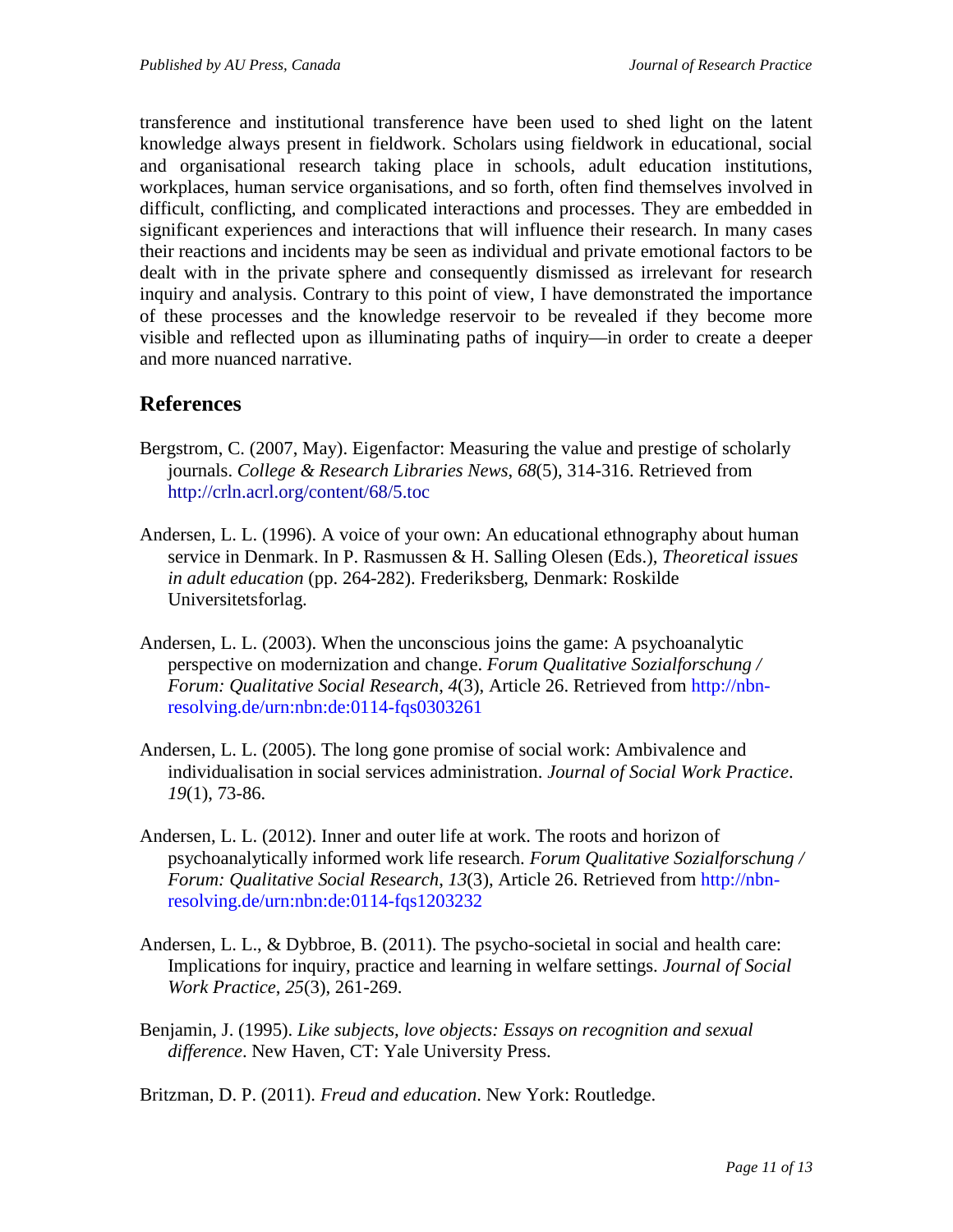- Brock, M. (2011). Psychoanalysis outside the clinic: Interventions in psychosocial studies [Book review]. *Psychoanalysis, Culture & Society*, *16*, 107-109.
- Day Sclater, S., Yates, C., Price, H., & Jones, D. W. (2009). Introducing psychosocial studies of emotion. In S. Day Sclater, D. W. Jones, H. Price, & C. Yates (Eds.), *Emotion: New psychosocial perspectives* (pp. 1-18). Basingstoke, UK: Palgrave MacMillan.
- Devereux, G. (1967). *From anxiety to method in the behavioral sciences*. The Hague, Netherlands: Mouton.
- Freud, A. (1966). *The ego and the mechanisms of defence*. London: Karnac. (Original work published 1936)
- Freud, S. (1992). *Afhandlinger om behandlingsteknik* [Essays on the methods of treatment] (O. Andkjær Olsen & S. Køppe, Eds.). København, Denmark: Hans Reitzels Forlag. (Original work published 1912)
- Friedman, L., & Samberg, E. (1994). Richard Sterba's (1934) "The fate of the ego in analytic therapy." *Journal of the American Psychoanalytic Association*, *42*(3), 863- 873.
- Hunt, J. C. (1989). *Psychoanalytic aspects of fieldwork* (Qualitative Research Methods series, Vol. 18). Beverly Hills, CA: Sage.
- Meek, H. W. (2003). The place of the unconscious in qualitative research. *Forum Qualitative Sozialforschung / Forum: Qualitative Social Research*, *4*(2), Article 38. Retrieved from [http://www.qualitative](http://www.qualitative-research.net/index.php/fqs/article/view/711/1540)[research.net/index.php/fqs/article/view/711/1540](http://www.qualitative-research.net/index.php/fqs/article/view/711/1540)
- Rubin, L. (1976). *Worlds of pain*. New York: Basic Books.
- Rubin, L. (1981). Sociological research: The subjective dimension. *Symbolic Interaction*, *4*(1), 97-112.
- Schorn, A. (1996). Scham- und Identitätskonflikte in der Kulturarbeit: Sozialpsychologische Einsichten in Zugangs- und Aneignungsbarrieren am Beispiel einer Kulturwerkstatt. [Shame and identity conflicts in culture work: A socialpsychology perspective of barriers to access and learning in case of a cultural workshop]. In Landesverband der Kunstschulen Niedersachsen (Ed.), *Kunstschule im Kontext: Kunstkenner und Banausen* [Art schools in context: Art connoisseurs and philistines] (pp. 46-59). Unna, Germany: LKD-Verlag.

Spradley, G. (1979). *The ethnographic interview*. Chigago: Holt, Rinehart and Winston.